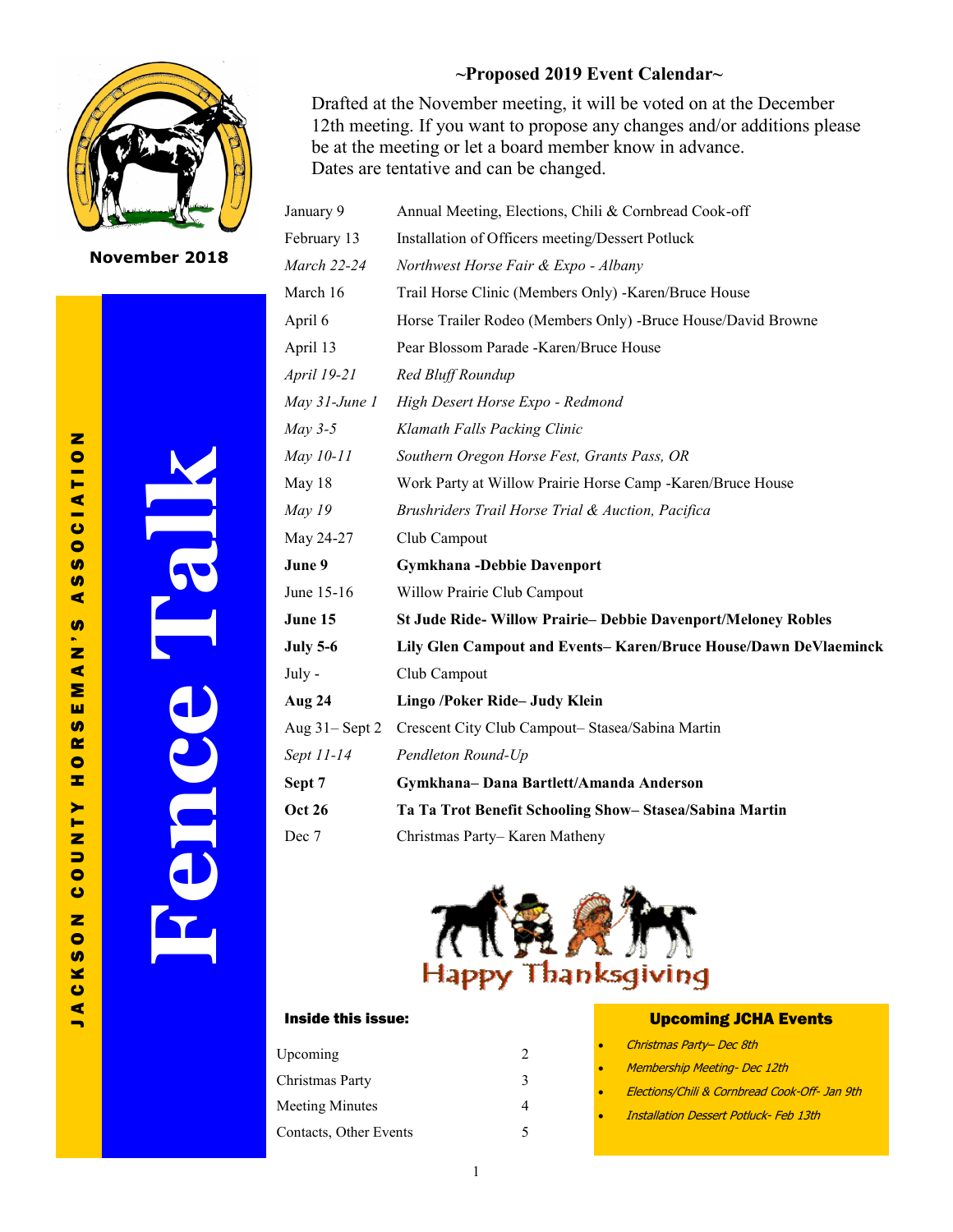# $\sim$  What's Happening  $\sim$  **JCHA Board meeting will be held on Wednes-**

# **Club Meeting Notice Date: December 12, 2018**

**Time**: 7:00pm **Place:** I.O.O.F. Hall 1130 Hazel Street, Central Point Refreshments provided by: Linda Carlson & Karen Matheny Door Prize provided by: Jenifer Casey

**day November 28,** 2018, Wild River Pizza in Medford. 5:30pm if ordering meal, meeting at 6:00pm Any current club member may attend board meetings.

## **UGLY CHRISTMAS SWEATER CONTEST**

Young Kids, Old Kids…. Dig out those **UGLY** sweaters from the back of the closet or make one

and wear it to the December 12th club meeting!! Members will vote on the ugliest one and the winner will get a trophy and a cash prize!!



# **2019 JCHA Board of Directors Positions**

Nominations will be taken at the December meeting for the 2019 Board of Directors. ALL positions are voted for each year. PLEASE consider running for a position on the board!! Here is a brief explanation of the offices:

**President**—Presides at all board meetings and meetings of the membership. He/she shall have general supervision over the other officers and shall act as general manager of the affairs of the Corporation.

**Vice President**—Take over duties of the President when necessary.

**Secretary**—Take minutes, does correspondence, maintain a current membership roster.

**Treasurer**—Maintain records of all club funds.

**Sunshine** – Send out greeting cards to members when deemed necessary.

**Hospitality** – Be at scheduled meetings to open the building, start the refreshments and be responsible for closing up after the meetings.

**At Large** – Be available to perform any duties of the Board when requested.

Directors must be 18 years or older and have been a voting member in good standing for a minimum of one year prior to election. In addition, to be eligible for an Officer position (top 4 listed), the member must have attended a minimum of four regular monthly meetings in the year prior to election. No member may hold more than one position concurrently.

To make a nomination, be at the December meeting or contact one of the board members listed on the back page or e-mail to: info@ridejcha.com. Elections will be held at the January 9, 2019 annual membership meeting.

# **Youth Sponsorship Program**

This program runs from January 1st to April 1st. The information and application will be available on the JCHA website December 1st. The annual fund is \$1,500.

Please spread the word to youth, applicants must be between 13-18 years of age (as of January 1 ) and be enrolled in an equine activity in Southern Oregon, that they are welcome to join JCHA and apply for the sponsorship.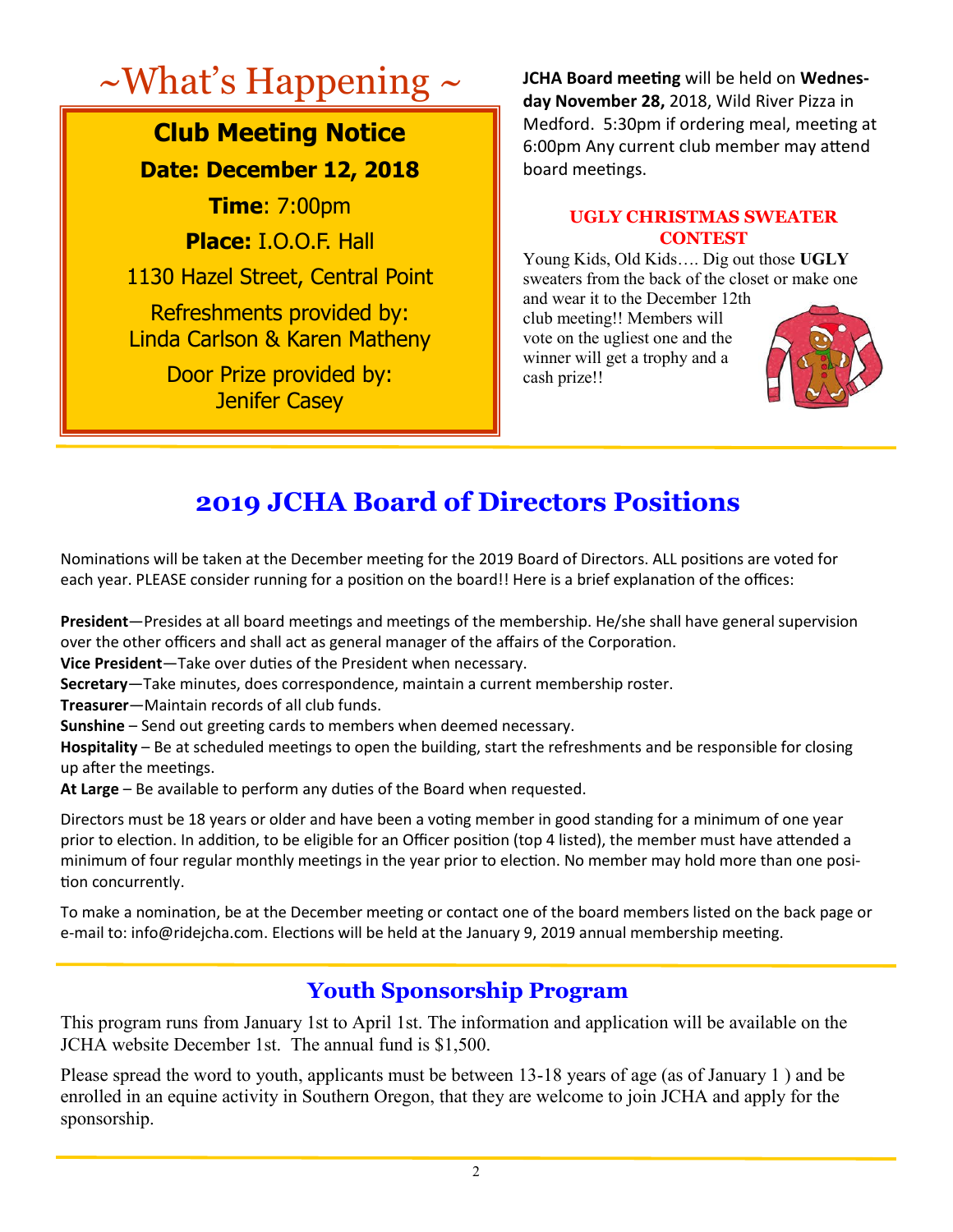# **ANNUAL JCHA CHRISTMAS PARTY**

 When: Saturday, December 8, 2018 Where: Eagle's Lodge 2000 Table Rock Rd, Medford



5:00pm Doors Open, 6:00pm Dinner, 7:00pm Gift Exchange Music played by Mike Brons thru-out the evening for your listening and dancing enjoyment!

> Dinner: **Choice** of Prime Rib OR Lemon Pepper Chicken Served with: green salad, veggie, baked potato, rolls, coffee & juice

- All JCHA members and personal guests are welcome
- Please bring a dessert or hors d'oeuvre to share
- $\bullet$  If you would like to participate in the gift exchange, bring a unisex wrapped gift valued at \$15 or more (appropriate for all ages)
- A no-host full service bar will be available

á

Bring canned foods and/or new toys for the Christmas Donation Drive

# **Reservation form and payment must be received by December 3, 2018**

Call Karen Matheny 541-245-8511 if you have questions

| <b>JCHA 2018 Christmas Party Reservation Form</b> |                                                            |  |                                                                                                                                                                                                                                                                                                                                        |  |  |  |
|---------------------------------------------------|------------------------------------------------------------|--|----------------------------------------------------------------------------------------------------------------------------------------------------------------------------------------------------------------------------------------------------------------------------------------------------------------------------------------|--|--|--|
|                                                   | Members: $\#$ Prime Rib $\omega$ \$15.00 each total \$     |  |                                                                                                                                                                                                                                                                                                                                        |  |  |  |
|                                                   | # Lemon Pepper Chicken @ \$11.00 each total \$             |  |                                                                                                                                                                                                                                                                                                                                        |  |  |  |
|                                                   | Non-members: $\#$ Prime Rib $\omega$ \$19.00 each total \$ |  |                                                                                                                                                                                                                                                                                                                                        |  |  |  |
|                                                   | # Lemon Pepper Chicken @ \$15.00 each total \$             |  |                                                                                                                                                                                                                                                                                                                                        |  |  |  |
|                                                   |                                                            |  |                                                                                                                                                                                                                                                                                                                                        |  |  |  |
|                                                   |                                                            |  |                                                                                                                                                                                                                                                                                                                                        |  |  |  |
|                                                   |                                                            |  |                                                                                                                                                                                                                                                                                                                                        |  |  |  |
| bers. NO Refunds after December 8, 2018.          |                                                            |  | I Mail form and check to: JCHA, PO Box 765, Medford, OR 97501 by $12/3/2018$<br>Note: If you have a single membership, you are the <b>ONLY</b> member. Anyone attending with you, such as a spouse or friend<br>is considered a non-member. If you have a family or life membership, your <b>household</b> members are considered mem- |  |  |  |
|                                                   |                                                            |  |                                                                                                                                                                                                                                                                                                                                        |  |  |  |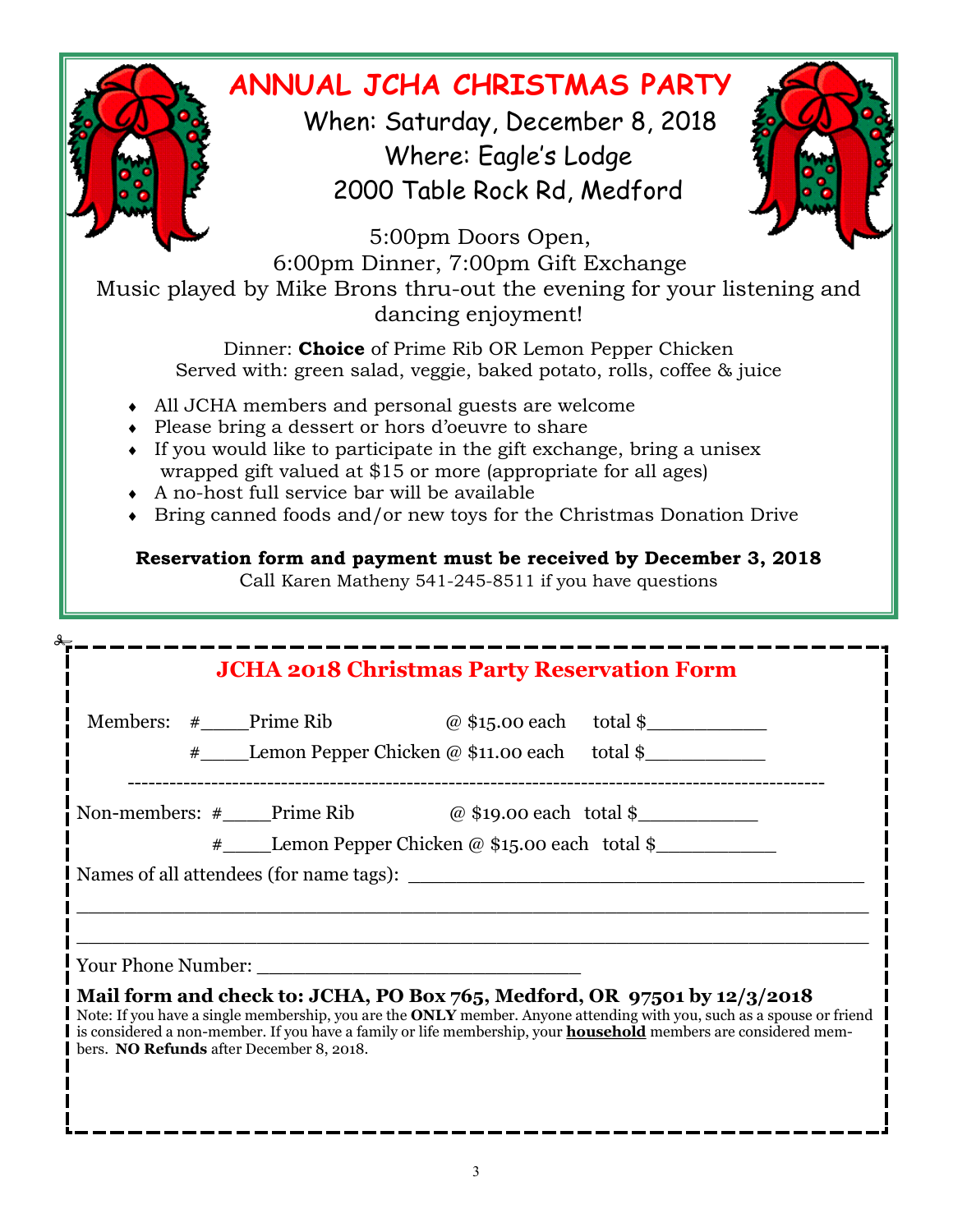President Karen House call the meeting to order at 7:03pm. Thanks to Jennifer Casey for refreshments; Amanda Anderson and Jaspers for door prizes.

**Roll Call of the Board** – David Browne and Jordawn Green were absent. Several new members were present- Kimberly Adamic, Debbie Smith and Shannon Allen. Guest was Isaac Hughes. Also, long time members, Jim & Julie Slaughter were present.

**Oct Minutes** - Debbie asked if everyone had read the minutes and if there were any questions. Motion was made and approved to accept the minutes as printed.

**Treasurers Report** - Bruce stated the monthly income was \$4737.00, expenses were \$1212.50, leaving a checking balance of \$12380.42, cash on hand \$25, Joann Poole Fund \$2022.28 for a total balance of \$14,427.70. Motion was made and approved to accept the report as read. No other club bills were presented.

**Sunshine Report** - Carol said it has been a quiet month, but she did send a card to Leann Quint and will send one to Kim Samitore. **Ride JCHA Report**- Karen said there were no awards this month.

**Junior Member Report** – Jordawn was absent but Karen noted the upcoming dates for High School Equestrian.

Field Services Report – Judy Klein attended the last multi-use meeting. She was the only equestrian present. Lots of motorcycle, snowmobile, hikers and bicyclist present. They are going to work on a travel management plan, including issues with volunteerism. She noted the agreed issue that more signage is needed on trails stating which mode of travel the trail is designated. BLM is working on getting a chain saw cert course. Taylor Creek trail area was burned last summer, good time to work on trails, redefine loops, etc. BCH and Josephine Posse are going to work on Sam Brown Horse Camp next year. FS purchased all the poles and hardware to repair corrals.

### **JCHA Event Planning:**

**Christmas Party** – Scheduled for December 8 at the Eagle's Lodge. Mike Brons, a one-man band, is coming to play. Need to have paid reservations in by Dec 3.

### **Old Business:**

**Ta-Ta Trot Show** – Stasea said it was a huge success. 93 exhibitors, 84 horses. Total profit was \$2,973.60, of which \$885 was donations/ sponsors. Received a letter from Riding Beyond thanking us for letting them have a booth there. Discussed how to make donations. Beth Damon said she would make up the difference to \$3,000 and proposed we give Riding Beyond and Asante Mammogram each \$1,000 and the club keep \$1,000. Motion was made and approved.

**Apparel Order**– The apparel order is open and needs to be turned in by the December meeting. Beth Damon said she would purchase one of each size in the gold, so the club could have them on hand for the parade.

**Announcement**- Dana Bartlett thanked the group for all the help and caring so much. Members recently brought them hay to help feed their horses. The club has given her a lot of hope to keep her and the girls riding.

### **New Business:**

**PCTA/OET –** Karen said he had received the renewals to these organizations. Motion was made and approved to rejoin PCTA for \$100 donation and OET membership of \$35.

**2019 Calendar of Events Draft** – The 2018 calendar was used as a template for the 2019 with a few changes. Moving the April gymkhana to June, no Quinn Meadows campout, move Lingo Poker Ride to August and possibly new place, have another gymkhana in September. New member, Kimberly Adamic, offered her restaurant, The Homestead Pub in Rogue River, for the 2019 Christmas party. The full calendar will be in the newsletter and voted on at the December meeting.

**Other news** – Junior member, Kali Nascimento has been selected to go on an east coast scholastic trip next June because of her good grades and mature attitude. She has to raise money for the trip, so she is selling First Aid kits and chocolates. She talked about the trip and asked members if they would like to purchase. Motion was made and approved for the club to purchase 2 of the \$30 kits and give as door prizes at the Christmas Party.

**December meeting** – At the beginning of this year we had to change the December date due to the IOOF Hall being used for the toy drive. Well, that is not happening now, so we can meet the normal  $2<sup>nd</sup>$  Wednesday, Dec  $12<sup>th</sup>$ . Motion was made and approved to change to the normal date.

**Announcement** – Beth Damon said the EDCC is on Facebook and you can check to see where quarantines or infectious diseases are breaking out in the US.

**Drawings**: Door prize winners were Beth Damon, Karen House and Meloney Robles. The Buckaroo Drawing worth \$20, name drawn was Christine Karas, not present so next month will be \$40.

**Adjournment**: Meeting adjourned at 8:25pm.